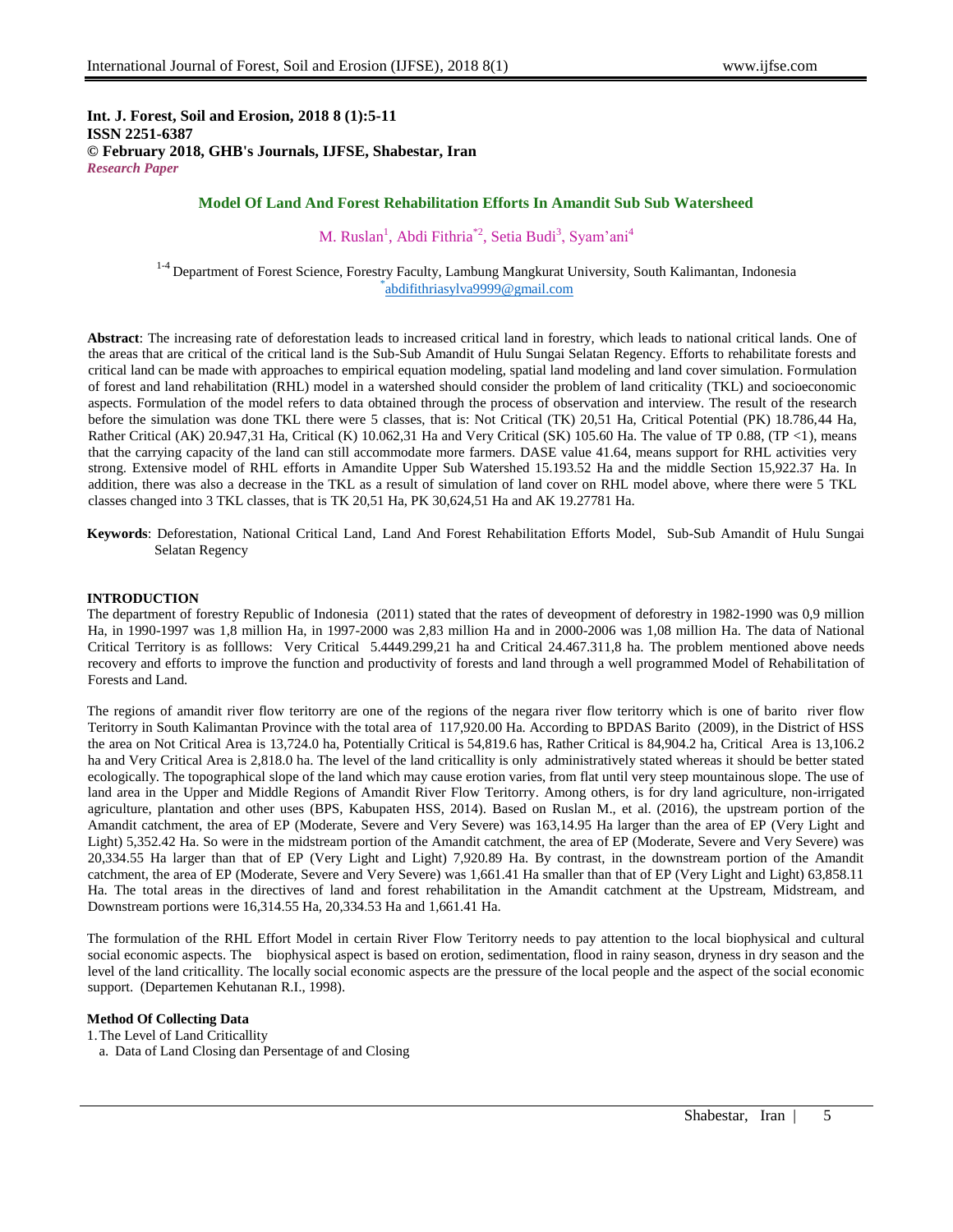The Data Percentage of Land Closing editorial **(tajuk)** is obtained by transforming Citra Landsat 8 DCM channel 4 and 5 to Citra *Normalized Difference Vegetation Index* using the following formula (Jensen, 2000):

$$
Spectral Score Channel 5 - Spectral Score Channel 4
$$

$$
NDV1 = \frac{1}{\text{Spectral Score Channel } 5 + \text{Spectral Score Channel } 4}
$$

Where : NDVI is *Normalized Difference Vegetation Index*.

## **b. Level of Erotion Danger**

There is a big assumption that erotion is one of the basis to determine Level of Erotion Danger (TBE) counted using the following USLE formula (Wischmeier and Smith, 1978) :

### **A = R.K.L.S.C.P.0,61**

where : A = Erotion (ton/hectares/year), R = Rain Erocivity hujan (mj.cm/hectares/hour-year), K = Land Erodibility (ton hectares.hour/hectares/mj.cm), L = length of the slope (m), S = DeclivityLand (%), C = Plant management and P = Land conservation factor 0,61 = Correction faktor (Ruslan, 1992).

TBE calculation using the matrix of Erotion Danger Class and Land Solum (Dep Kehutanan RI, 1998). The TBE Data, the percentage of Density **editorial (tajuk),** the Area Function are layered arranged with the data of Regions of Amandit River Flow Territory.

### **c. The Moral Value of Critical Area (TKL)**

In the analysis of TKL, the function of forest area is grouped to kinds: the Area of Protected Forest and the Area of Cultivated Agriculture. According to Peraturan Dirjen BPDAS-PS No.P.4/V-SET/2013, the parameters of modelling the critical area needed are: Area Closing, the aslant of slope, TBE, land pruductivity and management. The data of land closing is only used in the Area of Protected Forest, whereas the land productivity is for the Area of Cultivated Agriculture.

Each of the land function is determined by the supporting factor which is devided to some classes. In the Production Forest Area/Cultivated Agricultural Area, the analysis of the level of land creativity is done through the overlay of Productivity Map, the Slope Class Map, the Erotion Map and the management Map. In the Area of Protected Forest it is done through the overlay of the Closing Land Map, the Slope Class Map, Erotion Map and Management Map.

### **2.Social Economic Data**

### **a.Population Pressure (TP)**

The formuation used to count the Population Pressure (TP) in a River Flow Territory is (Soemarwoto, 1984):

$$
TP = Zx \frac{fP_0(1+r)^t}{L}
$$

where :TP = Index of Population Pressure,  $Z =$ The minimum area farmers can have proper life,  $f =$ The proportion of farmers in population,  $P_0$  = the number o inhabitant when t = 0, R = The Rate of average Population Growth per year, T = Range of time in 5 years (5),  $L =$ The tota area of the agricultural land.

The result of the TP is interprated as folows: if TP is  $\leq 1$ , the land can still accomodate more farmer inhabitants and the opposite if TP is >1, the population pressura is more than the and capacity.

### **b. The Moral Value of the Support of Social Economic Aspect**

According to the Department of Forestry R.I. (1998) the Support of Social Economic Aspect is based on : a) 6 parameters of the inhabitants' dependence to land with 50% weight (the area of land ownership, the status of land ownership, the difersification of livelihood, distribution/allocation of work-time , specific habit tradition) , b) The level of farmers' adoption to new conservation technology of 30% weight are 2 parameters (vegetatif technique and mechanical/civil technique and c) The condition and institutinal activities, 20% weight with 2 parameters (form and function and activities). It is stated too that the DASE grade obtained is related to the criteriaSelanjutnya disebutkan pula, nilai DASE yang didapatdihubungkan dengan kriteria, the DASE/SSEA grade iof 40-50 means Very Strong support , DASE of 20-30 Middle Strong, DASE 10 – 20 Less Strong Support and DASE < 10 Very Weak Support.

## **3. The Model of Forest and Land Rehabilitation Efforts**

The Model of RHL Effort in the Protected Area and Cultivated Area are determined based on the Criticallity Level of Land; are Very Critical, Critical and Rather Critical as the targets of the model of Forest and Land Rehabilitation Effrorts, whereas the Non-Critical and Potentially Critical happen the opposite and only being taken care of, the model of RHL Effort is elaboratedly described using the following variables: The Criticallity of Land (VC, C and RC), parts of the Regions of River Flow Territory, the Forest Area, The Closing Area and Consideration of social economy aspects. The RHL Technology using Vegetatif Approach and the Civil Technics of Building Land and Water Conservation To get the Respond of the RHL Effort Model to the Land Critical Level a Model of Land Closing Simulation and Content Analysis will be implemented.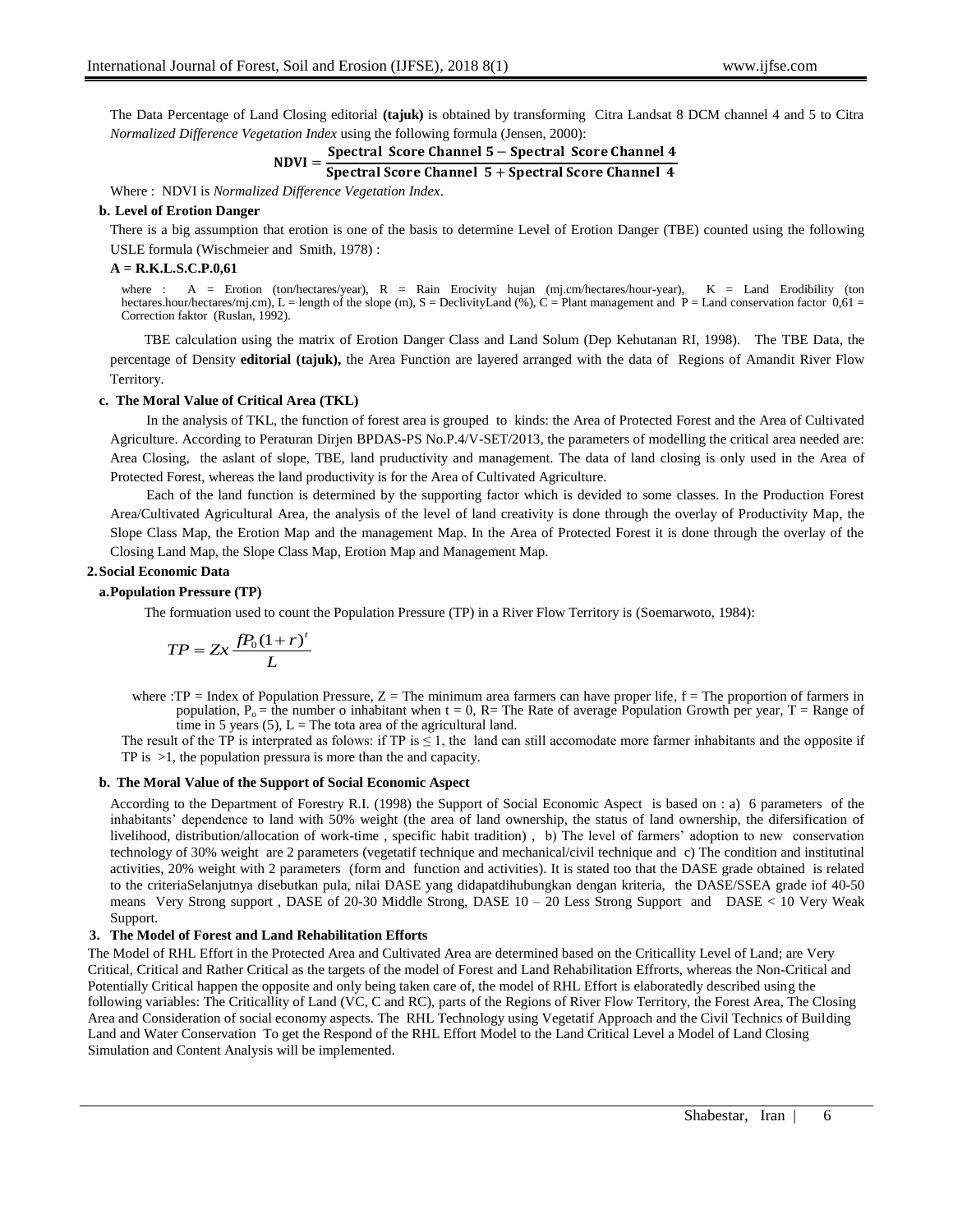### **RESULTS AND DISCUSSION**

### **A. Level of Land Criticallity (TKL)**

In the Analysis of Criticallity Level to determine Effort Model of RHL, TKL in the downstream of the Regions of Amandit River Territory is not included because the topography is relatively flat to sightly slope and the use of the land is dominantly for farming, bushes and swamps.

From the data of some parameters collected in the field, analzyed using Spatial Critical Land Model (Kementerian Kehutanan RI, 2013) in the Cultivation Area and Protected Area, result was found that the Level of Land Criticallity in the Upper and Middle Regions of Amandit River Flow Territory are very much vary and there are 5 classes of them: Very Critical, Critical, Rather Critial, Potentially Critical and Not Critical. Besides that there are Levels of Criticality which is over limit of Criticallity.

The number of Territory within the Level of Criticallity in the Cultivated Area in the Upper and Middle Regions of Amandit River Flow Teritorry consist of Potentially Critical 13,809.15 Ha (44.38%) and Rather Critical 12,505.51 Ha (40.19%). The number of Critical Area in the Protected Area in the Upper and Middle Retgions of Amandit River Flow Teritorry consist of: Not Critical 20.51 Ha (0.07%); Potentially Critical 4,977.29 Ha (16.00%); Rather Critical 8,441.80 Ha (27.13%); Critical 10,062.97 Ha (32.34%) and Vry Critical 105.60 Ha (0.34%).

From the data of Level of Criticallity in this Cultivated and Protected Areas in the Regions of Amandit River Flow Teritorry, in fact the area of the Cultivated Area in the Upper and Middle Parts as the target of RHL ( Rather Critical ) is 12.505,53 Ha (40.19 %), This situation shows the less optimal function of the cultivated area and the level of the land criticality should be Critical or Potentially Critical because this area is the *buffer one* and protection area for the downstream part of the River Flow Territory. It is assumed that it is caused by the closing area, erotion danger level and the declivity of the slope. The data of observation in the Upper and Middle Area of the Cultivated Area of the Regions of Amandit River Flow Territory the dominant closing land is SB = Very Heavy and LT 17,061.37 Ha (64.84%), TBE which is considered to be Heavy and Very Heavy 13,929.07 Ha (52.00%) and the Steep and Rather Steep topography is 7,003.93 Ha (26.62%). The Very Heavy and LT land closing is less productive land closing because some of the land is bare (gundul) and full of underbush and tall coarse grass. An area like that is an area which is changed in use, so the land is not productive. Solaimani *et al.* (2009) and Badaruddin (2014) state that if the persons who change the use of land are not capable of doing, it will make the land become easily critical. Then Zhang and Wang (2007) also state that the use and the closing of land, if done unsutably to the use in the protected and agricultural cultivated areas will result in negetive impact, high level of land criticality which can decrease its role; the high level of criticallity can decrase its protection role and the increase of community prosperity.

In the Upper and Middle of the Protected Areas, the targets of RHL (Rather Critical, Critical and Very Critical) is 18,610.39 Ha (78.25%), This situation shows the less optimal function of the protected area and the Criticall Level should be TK, Not Critical or PK, Potentially Critical because this area has function to protect and keep the land fertility and also regulate good flow of water. It is assumed that this High Level of Land Criticallity besides the TBE and the Slope is the influence of the land closing. For example in the Upper and Middle Regions of Amandit River Flow Terrirory for SAGK and HL the condition of the closing land is dominated by underbrush and Opened Area is 16,686.45 Ha (70.68%). Actually the two areas must be dominated by forests. In fact the forest closing area is only 4,997.79 Ha (21.17%). If seen from th cosing areas in the Area of SAGK and HL is dominantly Underbrush; it means that the use of the areas have been changed and the management does not give less attention to the principles of land and water conservation, so the land becomes critical. Ruslan *et al.* (2016), state that the closing area in the Protected Area which is dominated by Underbrush shows that the area experienced big deforestation and degradation will result in high level of erotion danger and the land will become critical.

Result of the Grade/Moral Value of the Population Pressure in the Upper and Middle Regions of Amandit River Flow Territory is 0.88. The value of TP 0.88< 1, which means that land in that area is still be able to accomodate more farmers (Dephut Republic of Indonesia, 2009 dan Soemarwoto, 1977). The Moral Value of the Support of the Social Economic Aspect in the Upper and Middle Regions of Amandit River Flow Territory is 41.64, it includes in the range of 40-50 which means that the support of social economic aspect is in the level of Very Strong. With the very strong support of this social economic aspect, the activities of Forest and Land Rehabilitation in a River Flow Territory will have a big chance to be operated. (Dephut Republic of Indonesia, 2009).

#### **B. The Model of Forest and Land Rehabilitation Effort**

Some factors considered in formulated the Model of RHL Efforts are: :1)Very Critical (SK), Critical (K) and Rather Critical (AK) as the result of the analysis of the Level of Land Criticallity determination, 2) The Function of Forest Area is Protected Area (HL and SAGK), whereas the Cultivated Area are (HP and APL). In the Proctected Forest Area the main activities are Reboitation, Forest Succession, Plant Forest and Agroforestri and Garden (if the Closing Land are Dry Land Agriculture and Rubber Estate, Oil Palm Estate, Mixed Garden). In the Cultivated Area is mainly Dry Land Agriculture and Production Forest. 3) The Closing Land, adjusted to the existing condition, there is some that is change with the more productive and has protection function and keep using prime seeds if the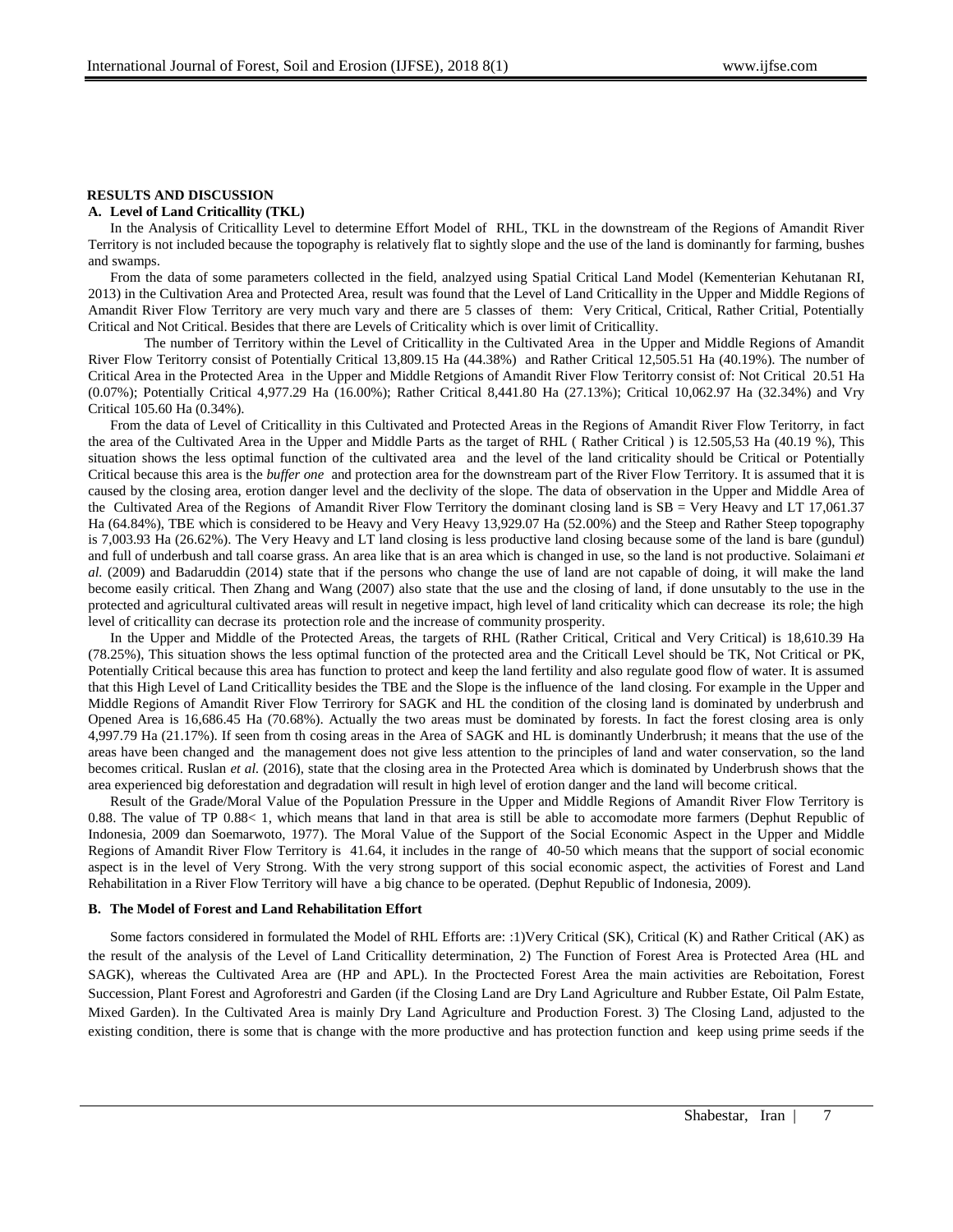land closing is Garden/PLK and 4). The data of social economic aspect (Population Pressure 0,88< 1 and the Moral Value of DASE is 41,64).

From the data as the analysis result of Level of Criticallity and Social Economic Aspects (TP dan DASE) above, continued with the Simulation of Land Closing (area and kind of land closing), until the recapulation of the lRHL Efforts Model in the Cultivated and Protected Areas in the Upper and Middle of Amandit Sub River Flow Territory, the elaborated result of which is presented in Table 1.

Table 1. Result of the Land Closing Simuation to determine Model of Land And Forest Rehabilitation Efforts In Amandit Sub Sub Watersheed

| <b>Forest Areas</b>                                                   | LC         | Pattern of Direction                                              | Area      |       |
|-----------------------------------------------------------------------|------------|-------------------------------------------------------------------|-----------|-------|
|                                                                       |            | Of Forest and Land Rehabilitation (RHL)                           | (Ha)      | $\%$  |
| HL, SAGK, APL,<br>HP                                                  | <b>PLK</b> | Agroforestri                                                      | 3.714,10  | 11,94 |
| HL, HP, APL                                                           | HT         | Maintained and recommended the plantation of plants of MPTS kinds | 617.86    | 1,99  |
| HL, HP, APL                                                           | KS         | Maintained and Keep up the Maintenance                            | 83,56     | 0,27  |
| HL APL,<br>HP                                                         | <b>PKM</b> | Maintained and Development of garden plantation                   | 111,05    | 0.36  |
| APL                                                                   | SB/LT      | Forestration or HTI (Industrial Plant Forest)                     | 2.347,40  | 7,54  |
| HL HP                                                                 | SB/LT      | Reboisation                                                       | 13.274,33 | 42,66 |
| HP, APL                                                               | <b>PTB</b> | <b>Reclamation and Revegetation</b>                               | 121,47    | 0,39  |
| SAGK                                                                  | <b>SB</b>  | <b>Natural Wuccession</b>                                         | 212,1     | 0.68  |
| APL,<br>HL,SAGK,<br>HP                                                | KC         | Keep maintained by Renovation and Added with the MPTS Kinds       | 1.609,95  | 5,17  |
| HL, SAGK, APL,<br>HP                                                  | KK         | Keep maintained, and rehabilitated with the prime seeds           | 8.997,03  | 28,91 |
| HL HP. APL                                                            | BJ         | Road Pillar and drainage making                                   | 27.03     | 0.09  |
| The Number of all the the direction of Forest and Land Rehabilitation | 31.115.88  | 100.00                                                            |           |       |

Ino : PL = Land Cosing; HL = Protected Forest, SAGK = Gunung Kentawan Natural Sanctuary, HP = Production Forest, APL= Other Land Use; KK = Ruber Estate, KS = Pam Oil Estate, KC = Mixed Garden, PMK = Settlement, PLK = Dry Land Agriculture, SB/LT = Underbrush/Open Land,  $SB =$  Underbrush,  $BJ =$ Main Road,  $HT =$ Plant Forest and  $PTB =$ Mining.

From the data as the analysis result in Table 1.a spatial of RHL Effort Model spatial leaflet of the Upper and Middle of Amandit River the contract of the contract of the contract of the contract of the contract of the contract of the contract of the contract of the contract of the contract of the contract of the contract of the contract of the cont

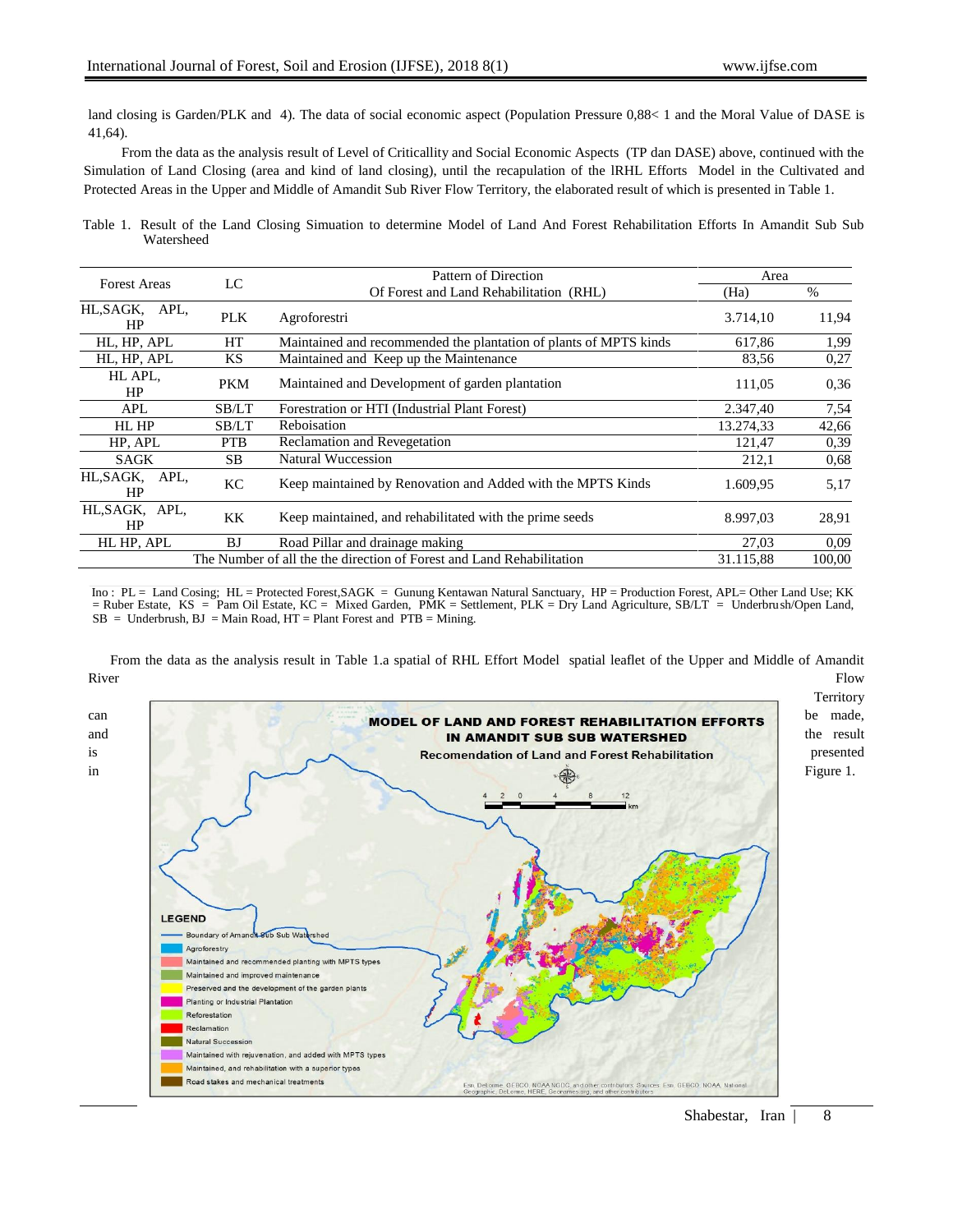Figure 1. The Map Model of Land And Forest Rehabilitation Efforts In Amandit Sub Sub Watersheed.

The comparison of the number of level of land criticallity (TKL) before the simulation of land closing in the Protected and Critical Area of the Upper and Middle Regions of Amandit River Flow Territory, the detail of can be seen in Table 2.

Table 2. TKL Result before and after the Simulation of Land Closing in Model of Land And Forest Rehabilitation Efforts In Amandit Sub Sub Watersheed

| Simulation    | Level of and Criticallity |                  |             |                   |           |  |  |
|---------------|---------------------------|------------------|-------------|-------------------|-----------|--|--|
| Land Closing  | Not (Ha)                  | Potentially (Ha) | Rather (Ha) | $\mathbb{C}$ (Ha) | Very (Ha) |  |  |
| <b>Before</b> | 20.51                     | 18.786.44        | 8.441.80    | 10.062.97         | 105.60    |  |  |
| After         | 20.51                     | 30.124.51        | 19.277.81   | $0.00\,$          | 0.00      |  |  |

From the data in Table 2 we can see that after the simulation of land closing in deciding the RHL Effort Model the land criticality after the simulation, the area of the Land Criticality goes down from the Critical Land of 10,062.97 Ha and Very Critical 105.60 Ha to 0.00 Ha each and so does rather critical from 20,947.31 Ha goes down to 19,2777.81 Ha critical, very critical and rather critical land have changed to potentialy critical, where the potentially critical has changed from 18,786.44 Ha before becomes more to 30,624.51 Ha, because the land closing simulation can not be done 100% due to the land closer which have been dominated by the community (Rubber and palm oil estates, dry land agricuture, settlement and road), the result of the reduction of the land criticallity that happened is not optimal until the land criticallity is not critical.

From the eleven models of the RHL effort models above, 4 models can be determined to have the biggest area than the others: the HL and HP Areas as SB/LT land closing is converted to become forest using the pattern of Reboisation of 13,274.33 Ha; the HL, HP APL areas and the SAGK land closing the KK is maintained as ruber estate and rehabilitated with the prime seed kind of rubber of 8,997.03 Ha, Agroforestry is deveoped for the PLK land closing of 3,714.10 Ha and in the APL Area the SB/LT land closing is converted and becomes forest of plantation with the forestation or Forest of Industrial Plant (HTI) of 2,347.40 Ha.

In the HL and HP Areas the land closing SB/LT are converted to become forests using Reboisation pattern. It is hoped that it can reduce the level of land criticallity. This is because of the role of forest vegetation canopy which can protect the land from the strike of kinetic energy of rain drops and can reduce the flow of the surface water because there is a mountain rapid of forest vegetation and the phisycal characteristic of the land which becomes better. This is in line with opinions of Kadir *et al.*(2013) and Ruslan *et al*. (2016) that the use of land with forest vegetation will bring more important role or impact to erotion and sediment than ot her factors such as: season, land characteristics and topography.

The spread of RHL Efforts Model (Table 1 and Picture 2) above can also be devided to 2 groups : 1) The group of Land Closing . with certain treatment and 2) The group of Land Closing which is converted to become plantation forest and Agroforestry. The Group of Land Closing which will be maintained with certain treatment are: Rubber Estates (Kebun Karet = KK), Palm Oil Estates (Kebun Sawit = KS), Mixed Gardens (Kebun Campuran = KC), Settlement (Pemukiman = PMK), Main Road (Badan Jalan = BJ) and Forests (Hutan = HT). The Group of Land Closing which which is converted to become plantation forests and Agroforestry are : Underbrush/Open Area (Semak Belukar/Lahan Terbuka = SB/ LT), Dry Land Agriculture (Pertanian Lahan Kering = PLK) and Mining ( Pertambangan = PTB).

The RHL Efforts Model in the Upper and Middle Regions of Amandit River Flow Territory which is presented above. In line with Ruslan opinion (Ruslan *et al.*, 2013) and Badaruddin (Badaruddin 2014) that the main activities of RHL efforts are Reboisation, reforestation, Industrial Plant Forest ( Hutan Tanaman Iindustri = HTI), Maintenance and The Implementation of Land Conservation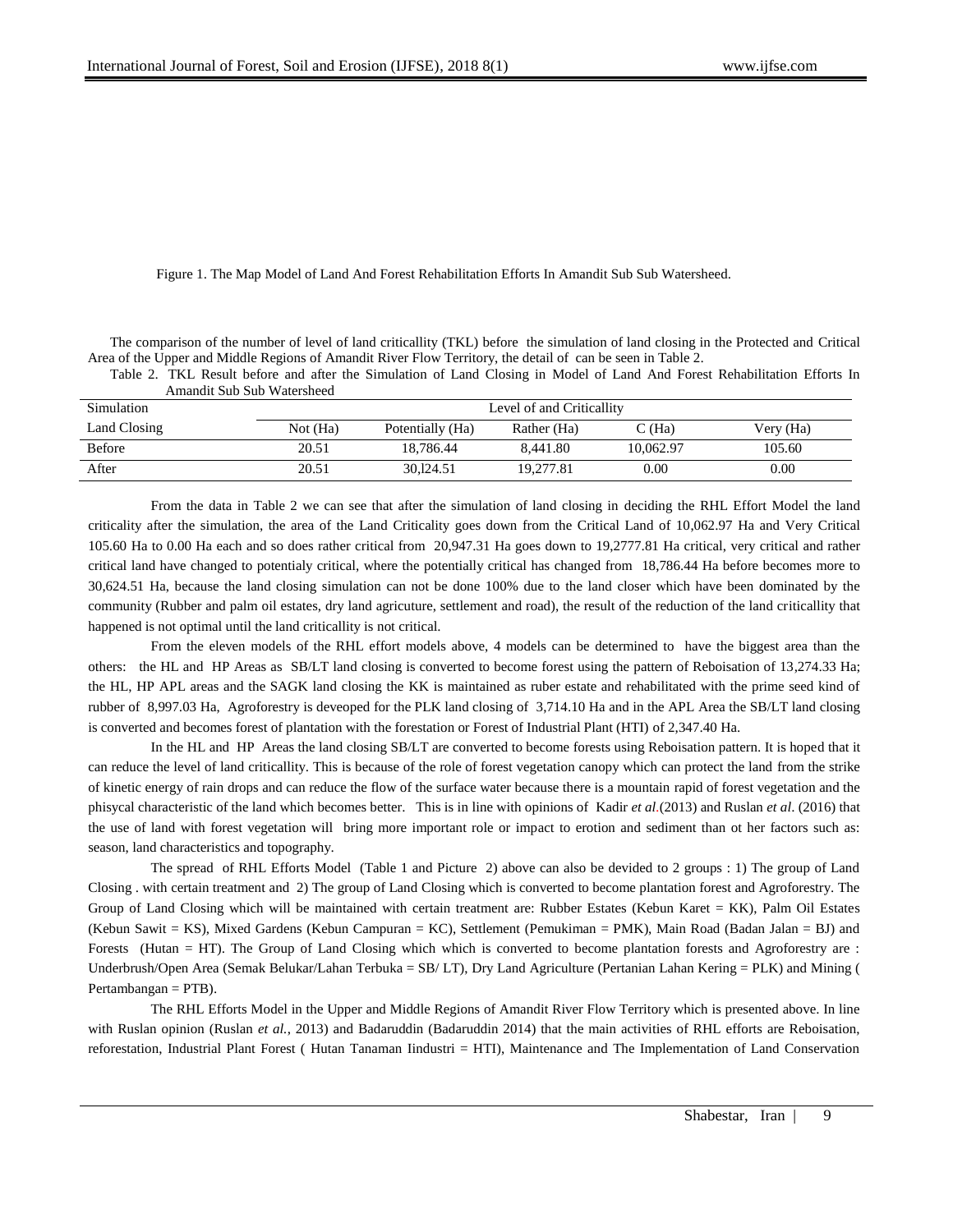Technique vegetatively and technical civil in critical and unproductive lands. The activities of RHL Efforts which give priority to the trees planting (**tajuk** layers and mountain rapids on the forest floor) will be more effective in protecting land from the strike of kinetetic energy of raindrops and reduce the surface flow so that the level of erotion becomes smaller. This in line with Asdak and Kadir opinions (Asdak 2010) and ( Kadir *et al*. 2013 ) and that land closing in the form of forest vegetation as the ecosystem component of River Flow Territory can reduce *run off*, erotion and sedimentation because there are: a) Interception of pillar tree and mountain rapids on the forest floor. So it may reduce the kinestetic energy of the rain and the strike to the grain of land is smaller, b) The Forest Vegetation will reduce the speed of the *run off*, and the water damage strength, c) The influence of the roots of the forest vegetation humus and the land biology activities to the stability of the land structure and the land porosity and d) Transpiration of the forest vegetation can reduce the satAuration of land water so that the amount of the infiltrated water inside the land will be more and less *run off*, which then result in smaller erotion. Besides that, in line with Kadir's opinion (Kadir 2014) which states that if the Underbrush is converted to forest using RHL direction by implementing Reoisation and the development of **teras gulu,** it can reduce the critically level of the land from Very Critical to Potentially Critical and the danger level of flood from Dangerous to Less Dangerous.

For the APL Area for Rather Critical Level, the model of RHL Effort of reforestation or Industrial Plantatiatioon Forest or HTI 2.347,40 Ha, it is suggested that besides the use of forestry plantation it is better to use kind of other plantation as alternative, like mixed garden plantation, so that people in the community can develop agricultural and plantation including the combination with oneseason plant, with the hope that it can increase people's income in the surrounding areas in the Subs Amandit River Flow Territory. This is in line with the moral value of Population Pressure of 0,88, which means <1, and means that the community agricultural activities can still be developed and the moral value of the Social Economic Aspect of 41,64 ( including the range value of 40-50) which means the support of the social economic aspect to HTL activities is **Very Strong.** With the Very Strong of the social economic of Amandit have the chance to gain a very big success.

### **CONCLUSION**

The Level of Criticallity (TKL) in the regions of Amandit River Flow Territory varies and consists of several classes of Not Critical, Potentially Critical, Rather Critical, Critical and Very Critical and there are places with over limit of the already determined criticallity. The Level of Criticality in the Cultivated Area of the Upper and Midde Parts of Amandit Subs River Flow Territory as are the targets of RHL are: Rather Critical 12,505.53 Ha (13.64%). The Level of Criticality in the Protected Area of the Upper and Midde Parts of Amandit Subs River Flow Territory as the targets of RHL are: Very Critical 105.61 Ha (0.44%); Critical 10.062,97 Ha (42.31%); Rather Critical 20,947.34 Ha (49.14%).

The Analysis of Moral Value of Population Pressure (TP) is  $0.88$  (TP <1), means that the land can still have supportive capacity and can accomodate more farmers. The Moral Value of the support of the social economic aspect (DASE) in the regions of the Upper and Middle Parts of Amandit River Flow Territory is 41.64 (Strong).

Model of RHL Efforts in Area of Cultivation and Protected Area in Amandite Subdivision of Upper and Middle Section of 31.115,88 Ha, consisting of 11 kinds of RHL direction pattern, 1) Dryland Farming developed with Agroforestry; 2) Forest maintained Planting with the types of Multi Purpose Tree Species (MPTS); 3) Palm Garden maintained and upgraded; 4) Settlements maintained and developed with yard crops; 5) Shrubs/Open Fields converted into forests with Greening and Industrial Plantation Forest; 6) Shrubs / Open Fields are converted to forests by Reforestation; 7) In the former mining area is done reclamation and revegetation; 8) Shrubs on Natural Reserves Mount Kentawan is converted to forest with Suksesi Alamai; 9) Mixed gardens are retained with rejuvenation and added type of STT; 10) Rubber gardens are retained and rehabilitated with superior plant species; and 11) Road bodies are maintained and road shoulders are planted with trees Road Turus and Making of salurandrainase for drainage.

The Level of Land Criticallity as the influence of the Level of the land closing simulation in the Model and Land of Forest above which was five levels before becomes three Level of Criticallity: Not Critical 20.51 Ha, Potentially Critical 30,624.51 Ha and Rather Critical 19,277.81 Ha.

#### **REFERENCES**

Asdak, C. 2010. Hidrologi dan Pengelolaan Daerah Aliran Sungai. Gadjah Mada University Press, Yogyakarta.

Badan Pusat Statistik. 2014. Kabupaten Hulu Sungai Selatan(HSS) Dalam Angka Tahun 2014.

- Badaruddin. 2014. Kemampuan dan Daya Dukung Lahan di Sub DAS Kusambi DAS Batulicin Kabupaten Tanah Bumbu, Provinsi Kalimanatan Selatan. Disertasi Program Doktor Ilmu Pertanian Minat Pengelolaan Sumberdaya Alam dan Lingkungan. Program Pascasarjana Fakultas Pertanian Universitas Brawijaya. Malang.
- Balai Pengelolaan DAS Barito. 2009. Updating Data Spasial Lahan Kritis Wilayah Kerja Balai Pengelolaan DAS. Balai Pengelolaan DAS Barito Kementrian Kehutanan, Banjarbaru.

Departemen Kehutanan R.I. 2009. Peraturan Menteri Kehutanan RI No : P.32/Menhut-II/2009 Tentang Tatacara Penyusunan Rencana Teknik Rehabilitasi Hutan dan Lahan Daerah Aliran Sungai. Direktorat Jenderal Rehabilitasi Lahan dan Perhutanan Sosial. Jakarta.